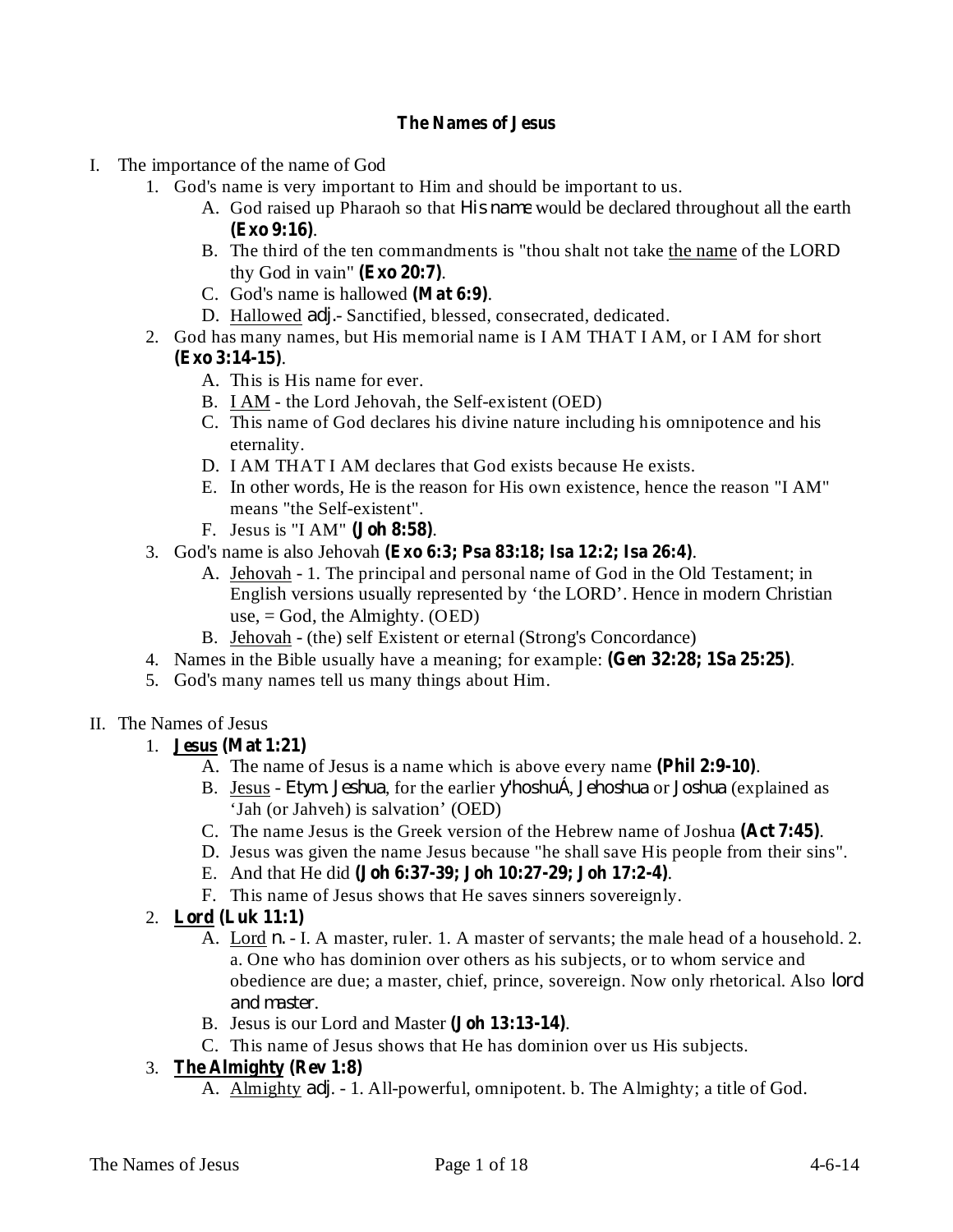- B. Omnipotent *adj.* 1. Strictly said of God (or of a deity) or His attributes: Almighty, infinite in power.
- C. Jesus is infinite in power, being the Creator of the universe (**Joh 1:1-3**).
- D. This name of Jesus shows that He is the all powerful, omnipotent God.

# 4. **I Am (Joh 8:58)**

- A. I am the Lord Jehovah, the Self-existent (OED)
- B. Abraham lived about 2000 years before Jesus, and yet Jesus said that He existed before Abraham which was a claim of divinity.
- C. By saying "I am", Jesus was claiming to be Jehovah God (Exo 3:14-15).
- D. The Jews knew it which was evident by their attempt to stone him (**Joh 8:59**).
- E. This name of Jesus shows that He is the eternal Jehovah God.

## 5. **Alpha and Omega, Beginning and the Ending, First and the Last (Rev 1:8,11)**

- A. Alpha 1. Name of the letter A, a, in the Greek alphabet. 2. Hence, The beginning; esp. in phr. alpha and omega, 'the beginning and the end,' originally of the divine Being.
- B. Omega 1. The last letter (? , ? ) of the Greek alphabet
- C. Jesus calling Himself Alpha and Omega is saying that He is the beginning and the end, and the first and the last (Rev 1:11; Rev 22:13).
- D. The Lord God Jehovah is the first and the last and He is the only God (Isa 44:6-8).
- E. Therefore when Jesus said He was the Alpha and Omega, Beginning and the Ending, and the First and the Last, He was declaring Himself to be God.
- F. This name of Jesus shows that He is the one and only eternal Jehovah God.

## 6. . **The Blessed and Only Potentate (1Ti 6:15)**

- A. Potentate *n*. 1. A person endowed with independent power; a prince, monarch, ruler.
- B. This name of Jesus shows that He is a sovereign king and ruler.

## 7. **King of kings and Lord of lords (1Ti 6:15; Rev 1:5; Rev 17:14)**

- A. King *n.* I. 1. a. The usual title of the male sovereign ruler of an independent state
- B. Prince *n.* 1. a. A sovereign ruler; a monarch, king.
- C. Jesus is not only a king, He is the King of kings.
- D. This name of Jesus shows, like *potentate*, that He is a sovereign king Who has a kingdom.

### 8. **Christ (Mat 1:16)**

- A. Christ 1. The Messiah or 'Lord's Anointed' whose advent was the subject of Jewish prophecy and expectation. 2. a. The title given to Jesus of Nazareth, as embodying the fulfilment of Messianic prophecy and expectation; since the earliest Christian times treated as a proper name.
- B. "Christ" means "the Lord's anointed" (Act 4:26 c/w Psa 2:2).
- C. Jesus was anointed with the Holy Ghost (Mat 3:16 c/w Act 10:37-38).
- D. There were three offices in the OT which a person had to be anointed to hold:
	- i. A prophet  $(1$ **Ki**  $19:16)$ .
	- ii. A priest (**Exo** 28:41).
	- iii. A king (**1Sa 15:1**).
- E. Jesus holds all three offices:
	- **i.** Jesus is a prophet (Act **3:22-23,26;** Heb 1:2).
	- ii. Jesus is a priest  $(Heb 6:20)$ .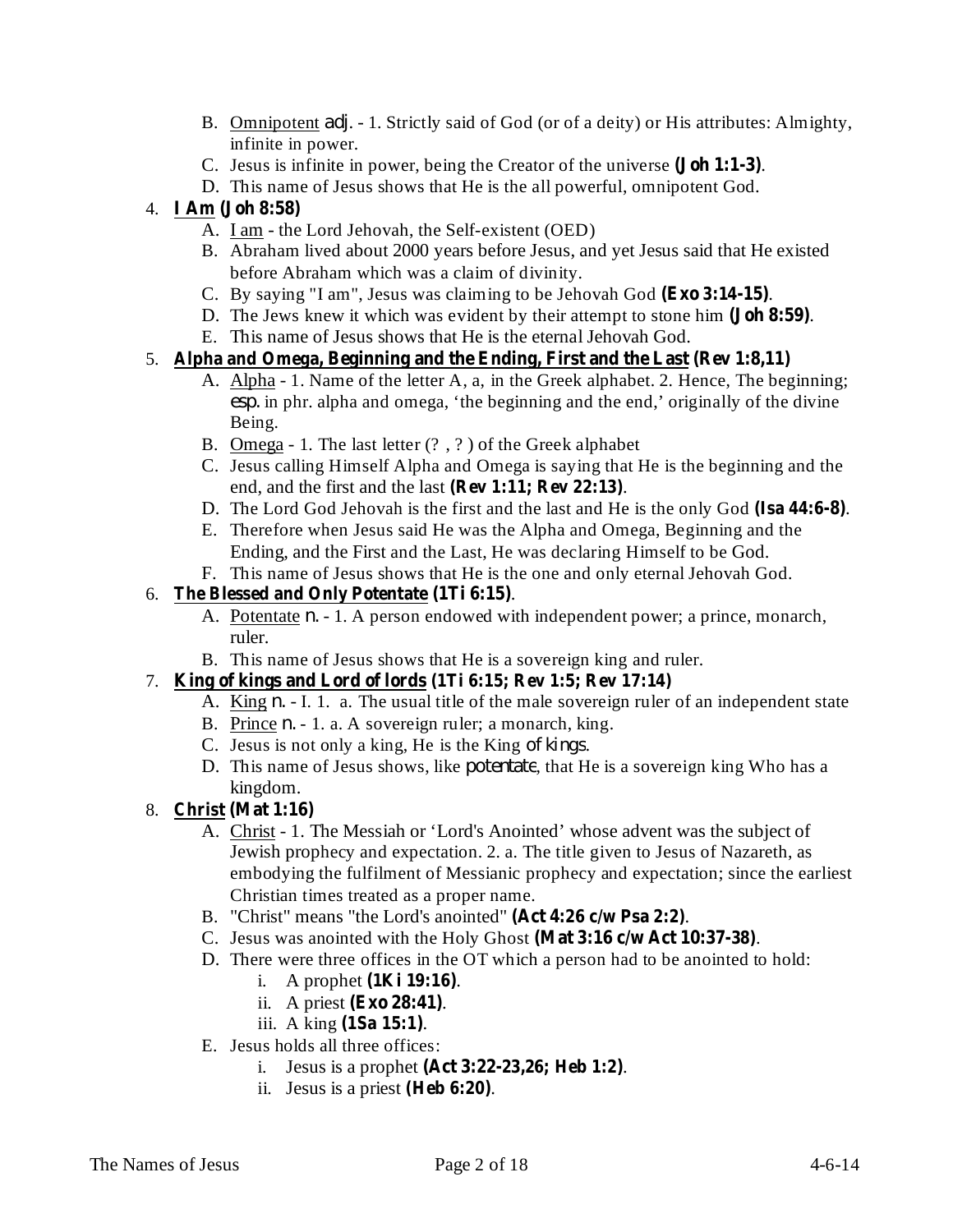- iii. Jesus is a king  $(1\text{Ti } 6:14-15; \text{ Act } 2:29-36)$ .
- iv. Melchisedec was a king-priest (Heb 7:1), and so is Jesus Who inherited his priesthood (Heb 6:20).
- v. David was a king-prophet  $(Act 2:30)$ , and so is Jesus Who inherited his **kingdom** (**Act** 2:30).
- F. This name of Jesus shows that He is the Lord's anointed prophet, priest, and king.

## 9. **Messiah (Joh 1:41)**

- A. Messiah The Hebrew title (= 'anointed') applied in the O.T. prophetic writings to a promised deliverer of the Jewish nation, and hence applied to Jesus of Nazareth as the fulfilment of that promise.
- B. Messiah is another name for Christ (Joh 4:25).
- C. The Messiah would be a Prince (Dan 9:25).
- D. This name of Jesus shows that He is the Lord's anointed Christ, king, and deliverer.

#### 10. **Master (Mat 8:19)**

A. Master *n*. - I. A man having control or authority. 1. a. gen. One having direction or control over the action of another or others; a director, leader, chief, commander; a ruler, governor.

II. A teacher; one qualified to teach. 11. A man to whose care a child or children are committed for purposes of instruction; a tutor, preceptor; in later use chiefly a teacher in a school, a schoolmaster; also, a professional teacher of some special subject, as an art or a language.

- B. Jesus was a master in the sense of having authority over others (**Joh 13:13-14**).
- C. He was also a master in the sense of being a teacher  $(Mat 22:16)$ .
- D. This name of Jesus shows that He is both a ruler and a teacher.

### 11. **Rabbi** (Joh 1:38).

- A. Rabbi *n.* 1. A title of respect (in use since the first century b.c.) given by the Jews to doctors of the law.
- B. Jesus was a rabbi and teacher of the law (**Joh** 3:2).
- C. This name of Jesus, like *Master*, shows that He is a teacher.

### 12. Son of Man (Mat 16:13).

- A. Son of man a. One of the human race; a mortal. b. *spec*. Jesus Christ.
- B. Jesus referred to himself as "Son of man" over 80 times in the gospels.
- C. As the definition shows, "Son of man" refers to the human nature of Jesus Christ.
- D. By calling Himself "Son of man", Jesus was identifying Himself as the *Son of man*of whom Daniel prophesied (Dan 7:13-14).
	- i. This is a clear prophesy of Jesus Christ being caught up to His throne on the right hand of God (the Ancient of Days) in heaven to rule all nations after His resurrection **(Mat 28:18 c/w Mar 16:19 c/w Act 1:9 c/w Eph 1:20-22;** . **Rev 12:5)**
	- ii. John saw this same Jesus who is "one like the Son of man" in heaven **(Rev** . **1:13; Rev 14:14)**
- E. This name of Jesus shows that He has a human nature and that He is the sovereign ruler of the universe.

### 13. . **The Root of David/Jesse (Isa 11:10; Rom 15:12; Rev 5:5; Rev 22:16)**

A. Root - 8. A person or family forming the source of a lineage, kindred, or line of descendants.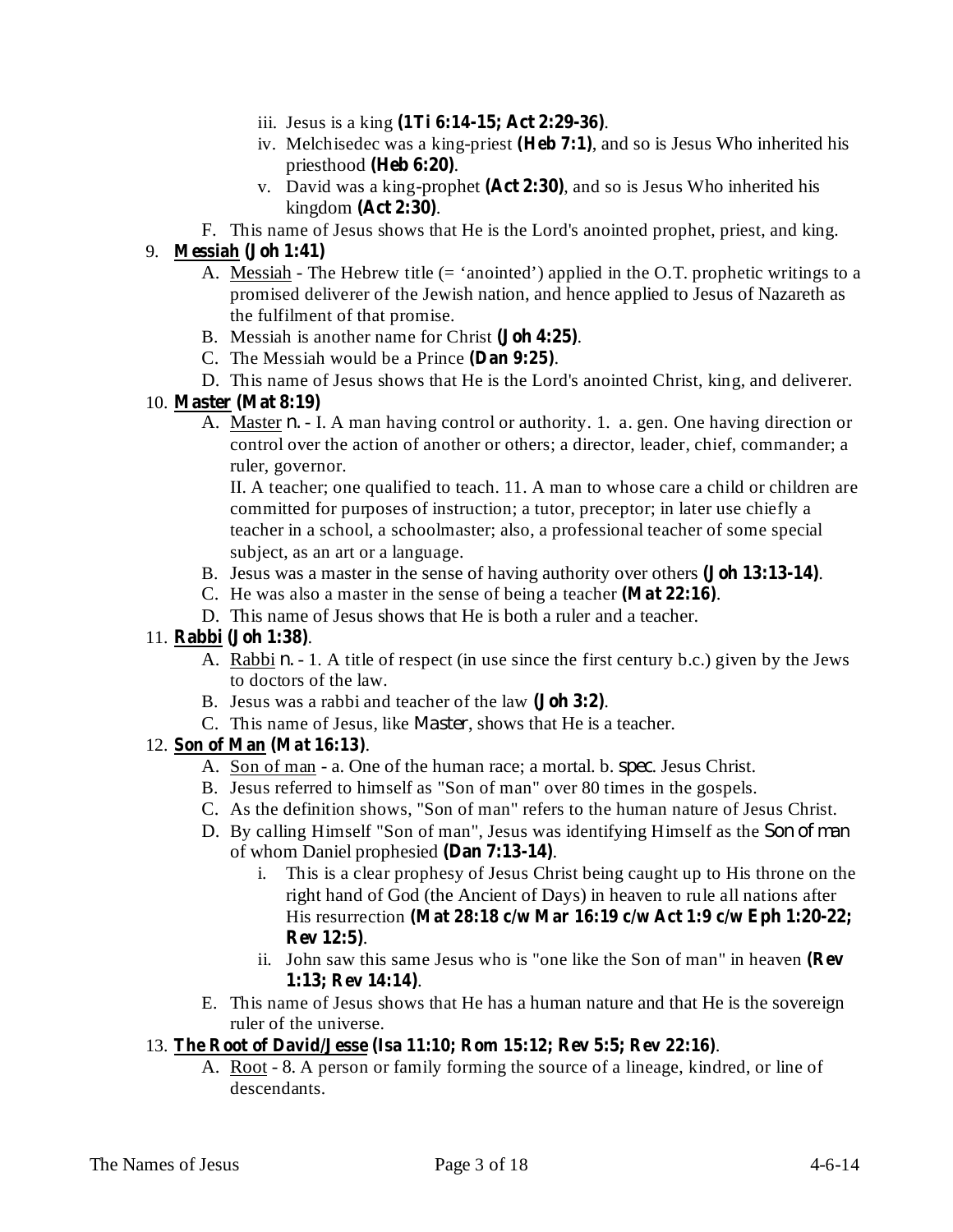- B. This name of Jesus shows that He came through the lineage of Jesse and David.
- 14. **The Rod/Branch of Jesse / the Righteous Branch (Isa 11:1; Jer 23:5; Zec 3:8)**
	- A. **Branch** II. Figurative applications suggested by the relation of a branch to the tree. 5. Connected with the notion of a 'genealogical tree'. a. One of the portions into which a family or race is divided according to the differing lines of descent from the common ancestor; hence a division of a nation, or of a 'family' in any fig. sense, such as that of a group in scientific classification. c. In devotional literature applied to Christ, with allusion to *Isa*. xi. 1, Zech. iii. 8, vi. 12, etc.
	- B. The BRANCH would build the temple of the Lord **(Jer 23:5 c/w Zec 6:12-13 c/w** . **Joh 2:19)**
	- C. The BRANCH would be a king Who would rule upon the throne of David **(Jer 23:5** . **c/w Jer 33:15-18 c/w Zec 6:13 c/w Act 2:30-31)**
	- D. The BRANCH would be a priest ruling on His throne (a king-priest) **(Jer 23:5 c/w** . **Jer 33:15-18 c/w Zec 6:13 c/w Heb 7:1,17)**
	- E. This name of Jesus shows that He came through the lineage of Jesse and David and that He is a King-Priest ruling on David's throne.

## 15. The Vine (Joh 15:1,5).

- A. Vine I. 1. a. The trailing or climbing plant, *Vitis vini-fera*, bearing the grapes from which ordinary wine is made... 2.  $fig.$  a. Applied to Christ, in renderings or echoes of John xv. 1 and 5.
- B. Jesus is the vine and we are the branches (**Joh 15:5**).
- C. As the branches of a vine are parts or members of the vine, so are we members of the body of Christ  $(1Co 12:27)$ .
- D. As the branches of a vine receive life from the vine (**Joh 15:4,6**), so we receive life from Christ (Joh 14:6; Col 3:4; Joh 10:10).
- E. This name of Jesus shows that He is the giver and sustainer of our life, both eternally and temporally.

## 16. The Son of David (Mat 1:1; Mat 9:27).

- A. God promised David that he would have a son who would rule on his throne forever . **(2Sa 7:12-16)**
- B. That promise was fulfilled in Jesus Christ (Act 2:30-31).
- C. This name of Jesus shows that He is the seed of David who sits on his throne.

### 17. The Seed/Son of Abraham (Gal 3:16; Mat 1:1).

- A. Seed 5. Offspring, progeny. Now rare exc. in Biblical phraseology.
- B. Jesus was the offspring of Abraham to whom the promises to Abraham were made . **(Gal 3:16)**
- C. This name of Jesus shows that He is the fulfillment of God's promises.

### 18. The Lion of the Tribe of Judah (Rev 5:5).

- A. Lion 1. a. A large carnivorous quadruped....It is very powerful, and has a noble and impressive appearance; whence it is sometimes called 'the king of beasts'.  $3. fig.$ (chiefly after biblical usage; cf. Rev. v. 5). a. Taken (in a good sense) as the type of one who is strong, courageous, or fiercely brave.
- B. Judah was the royal tribe of Israel with characteristics of a lion (Gen 49:9).
- C. Lions are fearful (Amo 3:8).
- D. So is Jesus . **(Rev 19:11-15)**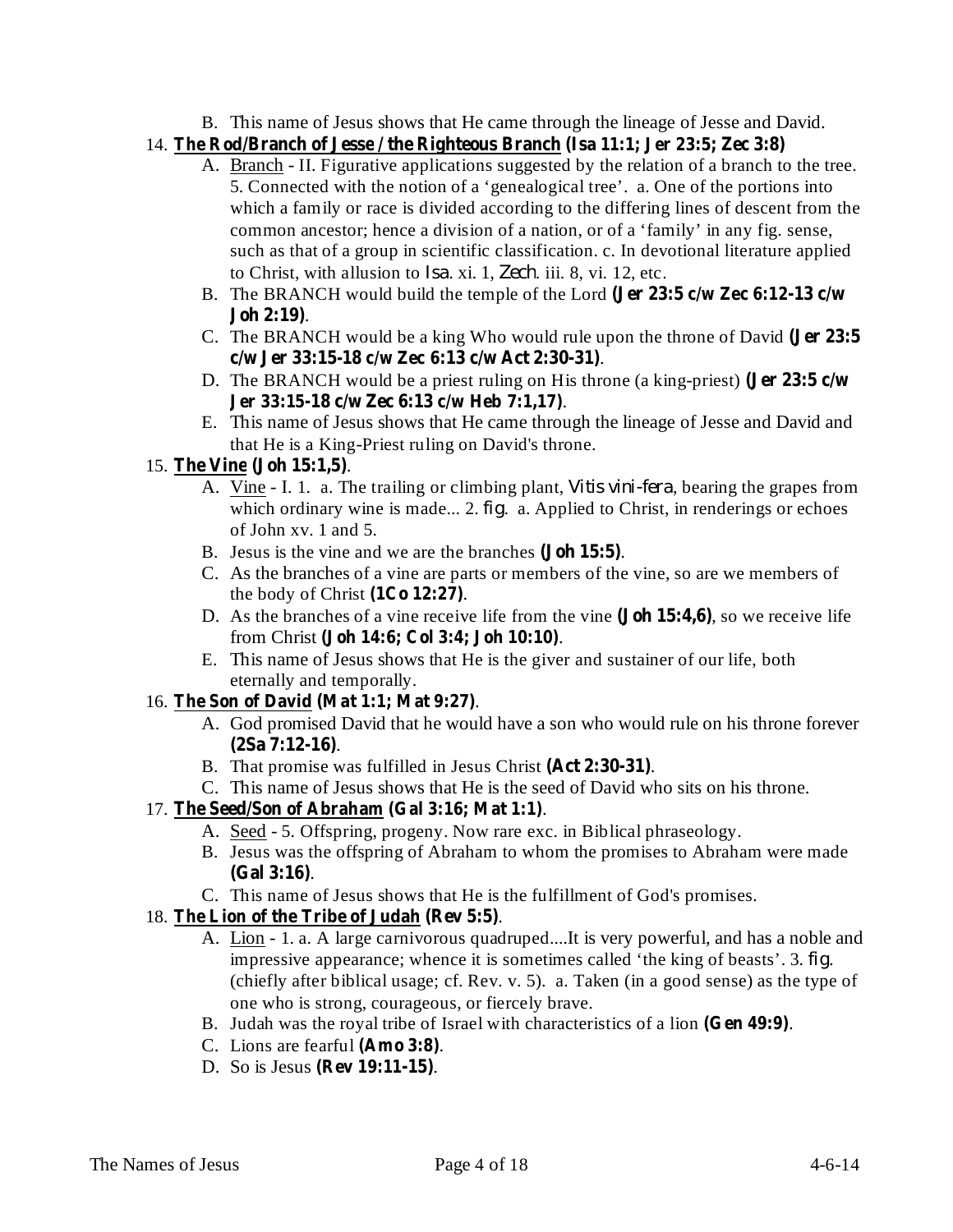E. This name of Jesus shows that He is a strong, courageous, dreadful, fiercely brave King.

## 19. Son of God (Mar 1:1).

- A. Jesus is called the Son of God because God the Father begat Him by supernaturally causing a virgin to conceive (Luk 1:35).
- B. It was prophesied that the virgin-born Son that would be given to Israel would be God Himself (Mat 1:22-23; Isa 9:6).
- C. The Pharisees knew that Jesus was claiming to be God when He said that God was His Father which is why they tried to kill Him (Joh 5:17-18; Joh 10:30-33).
- D. This name of Jesus shows that He is both the virgin-born Son of God and God Himself.

## 20. The Mighty God (Isa 9:6).

- A. Mighty *adj.* 1. Possessing 'might' or power; powerful, potent, strong.
- B. "The Mighty God" is Jehovah (Jer 32:18; Psa 50:1).
- C. Jesus is powerful  $(1Ti 6:15)$ .
- D. Potentate 1. A person endowed with independent power; a prince, monarch, ruler.
- E. This name of Jesus shows that He is the almighty Jehovah God.

## 21. The Everlasting Father (Isa 9:6).

- A. Everlasting *adj*. 1. a. Lasting for ever; infinite in future duration; endless; = eternal
- B. Father *n.* 1. a. One by whom a child is or has been begotten, a male parent, the nearest male ancestor.
- C. Begotten *ppl.* 1. Gotten. 2. Procreated.
- D. Though Jesus is the Word, the second person of the Trinity, and the Father is the first person of the Trinity, there is a sense in which Jesus is a Father.
- E. Jesus has children which God gave him (Heb 2:13).
	- i. Jesus quickens His elect  $(John 5:21; John 5:25)$ .
	- ii. Quicken  $v. 1$ . a. To give or restore life to; to make alive; to vivify or revive; to animate (as the soul the body).
	- iii. In a spiritual sense, Jesus has children which He procreated when they were quickened or . **(1Pe 1:3)** *begotten again*
- F. This name of Jesus shows us that He is the eternal God who gives new spiritual life to His children.

## 22. **Emmanuel** (Isa 7:14; Mat 1:23).

- A. Emmanuel means "God with us" (Mat 1:23).
- B. The Word which is God was made flesh in the person of Jesus Christ **(Joh 1:1 c/w** . **Joh 1:14)**
- C. Jesus was God manifest in the flesh (1Ti 3:16).
- D. This name of Jesus shows us that He is God manifest in the flesh.

## 23. The Lamb of God (Joh 1:29).

- A. Jesus was the Lamb of God which took away the sin of the world.
- B. Jesus was the fulfillment of the Passover lamb whose blood God saw and passed over the houses of the Israelites who were sprinkled therewith **(Exo 12:3-13 c/w** . **1Pe 1:19)**
- C. Jesus is our Passover  $(1Co 5:7)$ .
- D. He was the Lamb who was slain to take away our sins (Rev 5:6 c/w Heb 9:12).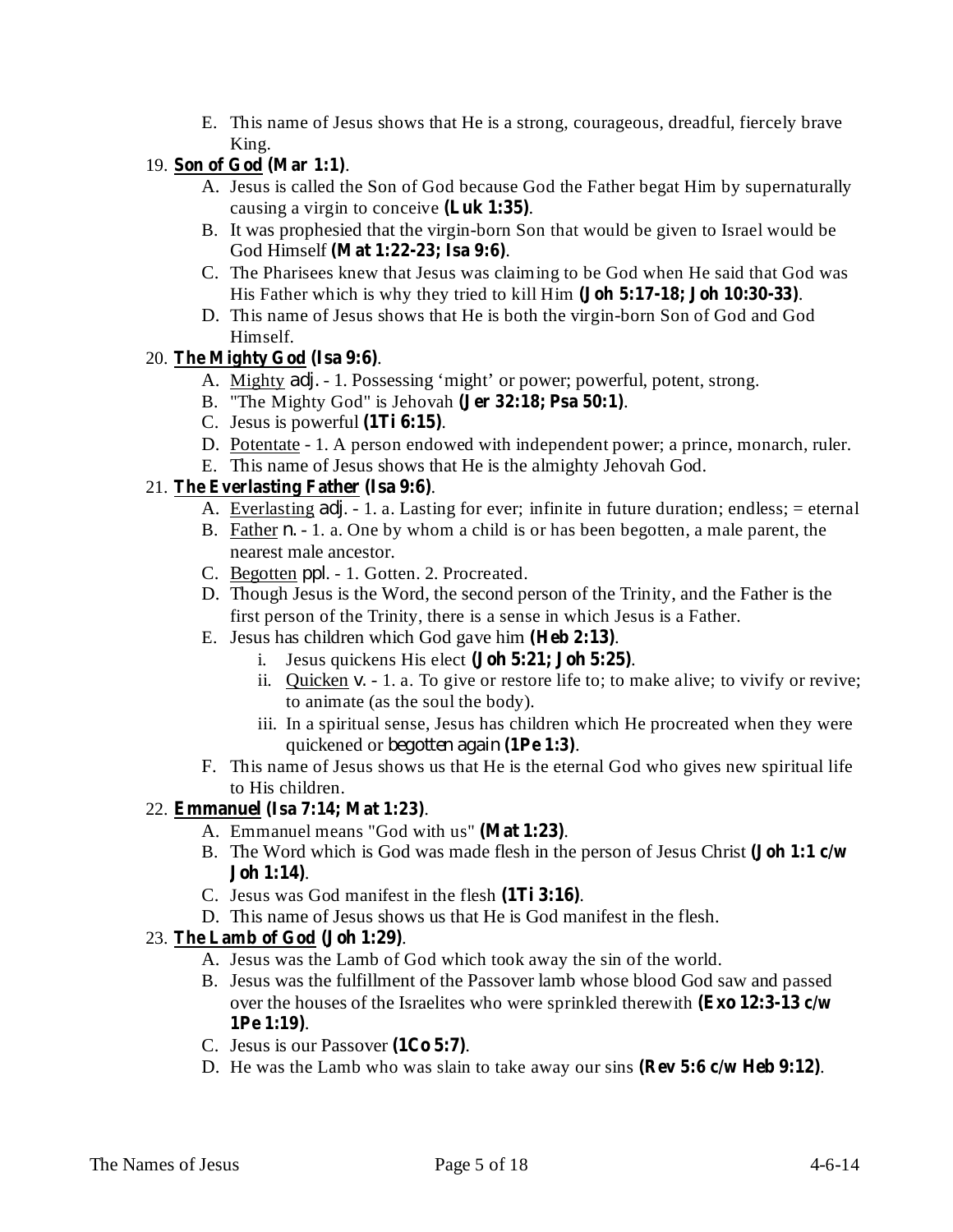E. This name of Jesus shows us that He is the sacrifice which made atonement for our sins.

## 24. The Word of God (Rev 19:13).

A. Word - I. Speech, utterance, verbal expression. 1. Things said, or something said; speech, talk, discourse, utterance; esp. with possessive, what the person mentioned says or said; (one's) form of expression or language.

11. Religious and theological uses (in sing., mostly with possessive or def. article); *f* often in full, the word of God (God's word), the word of the Lord, etc. a. A divine communication, command, or proclamation, as one made to or through a prophet or inspired person; esp. the message of the gospel (also *the word of Christ, of grace, of* life, etc.). b. The Bible, Scripture, or some part or passage of it, as embodying a divine communication. c. the Word (of God, of the Father), the Eternal Word, etc., as a title of Christ:  $=$  Logos, q.v.

- B. The Word is the second person of the Trinity (1Jo 5:7).
- C. The Word is God and was made flesh in the person of Jesus Christ (**Joh 1:1,14**).
- D. Jesus, the Word of God, is a discerner of the thoughts and intents of our hearts **(Heb** . **4:12)**
- E. God has spoken to us by Jesus Christ (Heb 1:2), which is another reason He is called the Word of God.
- F. This name of Jesus shows us that He is God the second person of the Trinity, and also that He is the method by which God communicates to us.

### 25. The Word of Life (1Jo 1:1).

- A. "The Word of Life" identifies Jesus as the eternal God Who is eternal life **(1Jo 1:1-** . **2; 1Jo 5:20)**
- B. Jesus is The Life (**Joh 14:6**).
- C. Eternal life is in Jesus Christ  $(1J<sub>0</sub> 5:11-12)$ .
- D. Christians need to hold onto the Word of Life and cling to Him (Phi 2:15-16).
- E. This name of Jesus shows us that He is eternal life.

### 26. The Power of God (1Co 1:24).

- A. Power *n*. 1. a. Ability to do or effect something or anything, or to act upon a person or thing. 4. a. Possession of control or command over others; dominion, rule; government, domination, sway, command; control, influence, authority.
- B. All power was given to Jesus by God (Mat 28:18).
- C. Being the Power of God, Jesus created all things (Eph 3:9).
- D. Jesus has power over the elements (Mat 8:26-27).
- E. Jesus has power to cast out devils and heal people (Luk 9:43).
- F. Jesus has power over all powers and authorities in heaven and earth (Eph 1:20-22).
- G. This name of Jesus shows us that He is God Who is all-powerful in creation, over the creation, in healing, and in authority over all things.

## 27. . **The Wisdom of God (1Co 1:24)**

A. Wisdom *n*. - The quality or character of being wise, or something in which this is exhibited. 1. a. Capacity of judging rightly in matters relating to life and conduct; soundness of judgement in the choice of means and ends; sometimes, less strictly, sound sense, esp. in practical affairs: opp. to folly.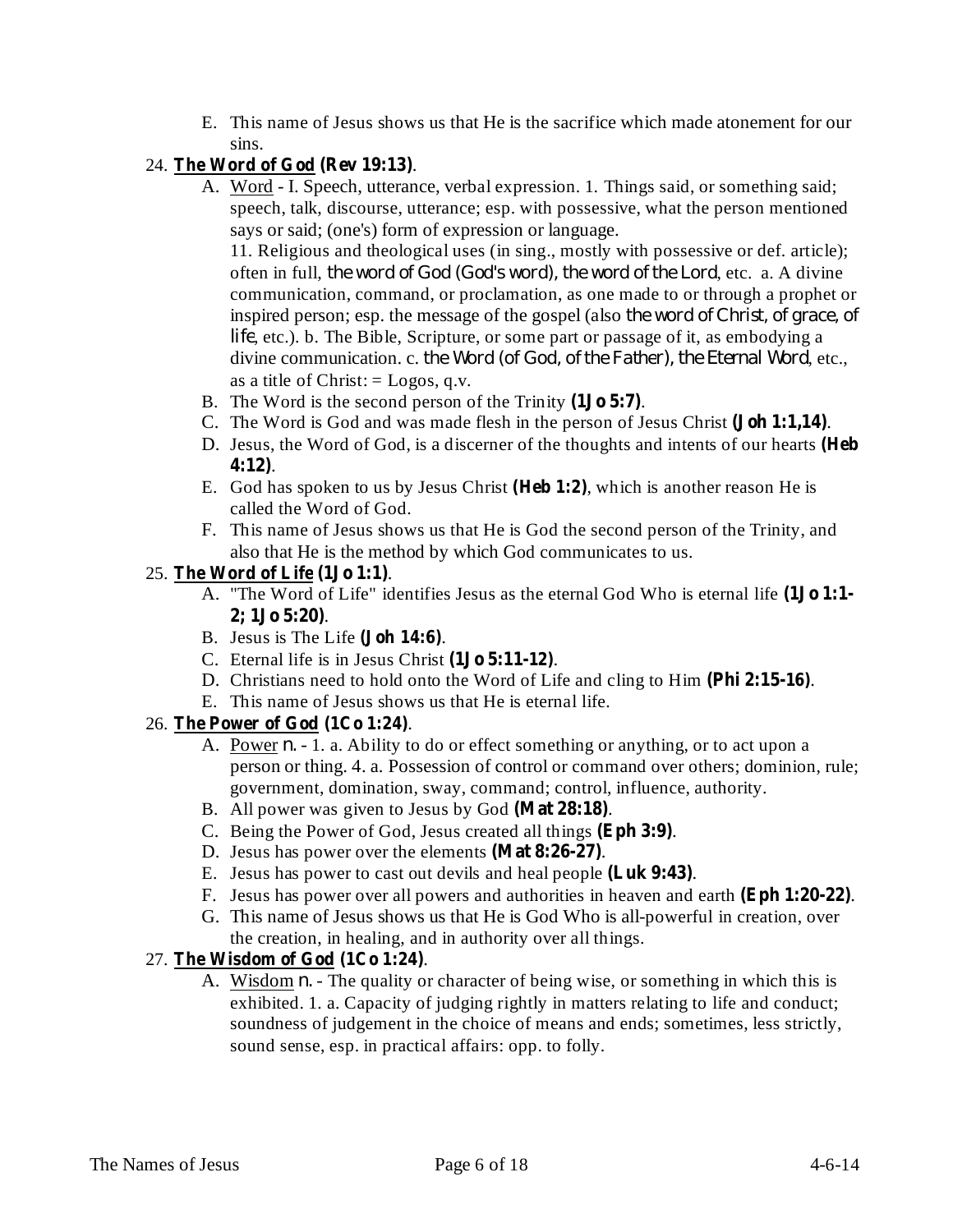c. as one of the manifestations of the divine nature in Jesus Christ (cf. 1 Cor. i. 24, 30, etc.); hence used as a title of the second person of the Trinity (the Wisdom of the Father); also occas. applied to God or the Trinity.

- B. Jesus' title of the Wisdom of God again speaks to the fact that He is the creator of all things . **(Pro 3:19; Psa 136:5; Jer 51:15)**
- C. Jesus is the wisest man that has ever lived **(1Ki 3:12 & 1Ki 4:29-31 c/w Mat** . **12:42)**
	- i. The doctors of the law marveled at Jesus' understanding when he was only 12 years old (Luk 2:47).
	- ii. Jesus' wisdom is *unsearchable* (**Rom 11:33**).
- D. This name of Jesus shows us that He is the Creator of the universe and the wisest man who ever lived.

## 28. Wonderful (Isa 9:6).

- A. Wonderful *adj.* 1. Full of wonder; such as to excite wonder or astonishment; marvellous;
- B. Wonder *n.* 1. a. A marvellous object; a marvel, prodigy.
- C. Astonishment 1. Loss of physical sensation, insensibility; paralysis, numbness, deadness.
- D. God does wonderful works (Psa 40:5).
- E. Jesus did wonderful things (Mat 21:15).
- F. Jesus is great and marvellous (Rev 15:3).
- G. This name of Jesus shows us that He is God Who is marvellous, astonishing, and incomprehensible.

## 29. **Counsellor** (Isa 9:6).

- A. Counsellor 1. a. One who counsels or advises; an adviser.
- B. Counsel v. 1. to counsel a person: to give or offer (him) counsel or advice; to advise.
- C. Counsellor is a fitting name for Jesus Who is the wisdom of God (1Co 1:24 **c/w Pro** 8:1) who says "counsel is mine" (Pro 8:14).
- D. Jesus gives us counsel (Rev 3:18).
- E. He does so by His word (Psa 119:24).
- F. There is no counsel against Him (Pro 21:30; Rom 11:34).
- G. This name of Jesus shows us that He is our counselor and adviser Who tells us how to live.

## 30. The Only Wise God (Jud 1:25; 1Ti 1:17).

- A. Wise *adj.* 1. a. Having or exercising sound judgement or discernment; capable of judging truly concerning what is right or fitting, and disposed to act accordingly; having the ability to perceive and adopt the best means for accomplishing an end; characterized by good sense and prudence.
- B. Only *adj.* 1. One, without companions or society; solitary, lonely.
- C. Jesus is God who alone is inherently wise, prudent, and discerning.
- D. Jesus is the wisdom of God  $(1Co 1:24)$ .
- E. We, on the other hand, are not inherently wise, but get our wisdom from God who is the source of wisdom.
	- i. Wisdom is God's (Pro 8:14).
	- ii. The Lord gives wisdom to us through His word (Pro 2:6; Pro 4:5).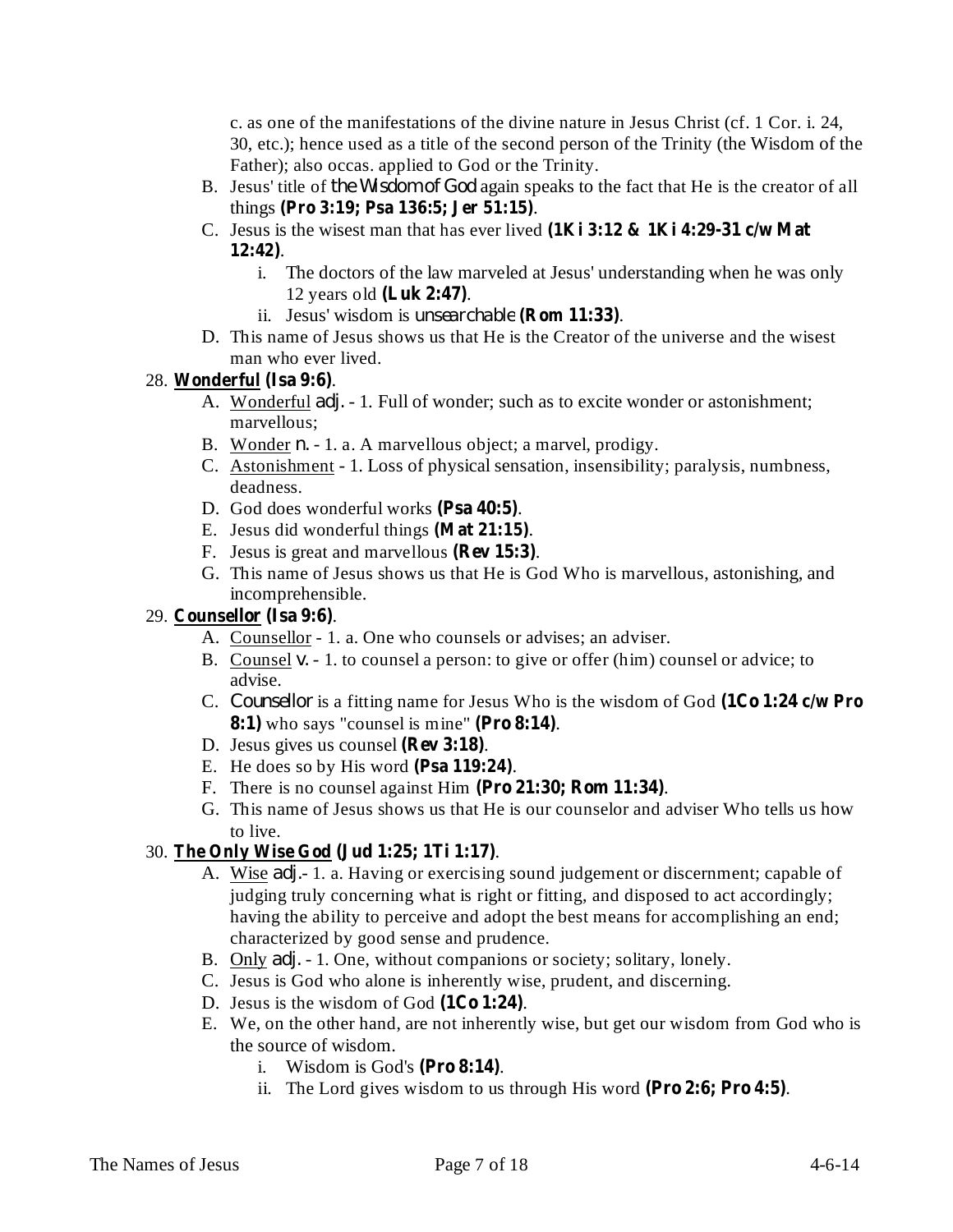F. This name of Jesus shows us that He is God who is wise having sound judgment, good sense, and prudence.

# 31. . **The True God (1Jo 5:20)**

- A. There are many gods  $(1Co 8:5)$ .
- B. But Jesus is the true God and eternal life  $(1J\sigma 5:20 \text{ c/w } 1J\sigma 1:2)$ .
- C. Any "Jesus" who is not the true God is an idol, hence the reason for John's warning . **(1Jo 5:21)**
- D. This name of Jesus shows us that He is the true God and not a god who is nothing more than an idol.

# 32. . **The Prince of Peace (Isa 9:6)**

- A. Prince *n.* 1. a. A sovereign ruler; a monarch, king. 4. a. Applied to Christ, esp. in the phrase Prince of Peace.
- B. Peace *n.* I. 1. a. Freedom from, or cessation of, war or hostilities; that condition of a nation or community in which it is not at war with another.
- C. Question: Do you think that the Prince of Peace is the God of a country which engages in perpetual war?
- D. Jesus came to make peace between us and God (Col 1:20; Rom 5:1,10).
- E. Our warfare with sin is accomplished (Isa 40:1-2).
- F. Jesus made peace between Jew and Gentile (Eph 2:11-18).
- G. Jesus has given us true peace, even though in the world we have tribulation **(Joh** . **14:27; Joh 16:33)**
- H. This name of Jesus shows us that He is a king Who made peace between us and God and Who gives us true peace in our souls.

# 33. . **The Prince of Life (Act 3:15)**

- A. Jesus is The Life (Joh 14:6).
- B. Jesus is eternal life  $(1Jo 1:2)$ .
- C. As the Prince of Life, Jesus sovereignly gives life to whom He will (**Joh 5:21**).
- D. We reign in life by the Prince of Life (**Rom 5:17**).
- E. This name of Jesus shows us that He is a King Who sovereignly gives life to whom He will.

## 34. The King Eternal (1Ti 1:17).

- A. King *n.* I. 1. a. The usual title of the male sovereign ruler of an independent state
- B. Eternal *adj.* 1. a. Infinite in past and future duration; without beginning or end; that always has existed and always will exist: esp. of the Divine Being.
- C. Jesus Christ was prophesied to be a *ruler* Whose goings forth have been from . **(Mic 5:2)** *everlasting*
- D. Jesus is a king  $(1Ti 6:15)$ .
- E. Jesus is eternal (**Joh 1:1,14; Joh 8:58**).
- F. This name of Jesus shows us that He is a King Who is the eternal God.

## 35. . **The Chief Corner Stone (1Pe 2:6)**

- A. Chief *adj.* 1. a. Of persons: That is formally the chief or head; standing at the head; taking the first place;  $=$  head
- B. Corner-stone *n*. 1. One of the stones forming the quoin or salient angle of a wall, a quoin-stone.
- C. Quoin 1. a. An external angle of a wall or building; also, one of the stones or bricks serving to form the angle; a corner-stone: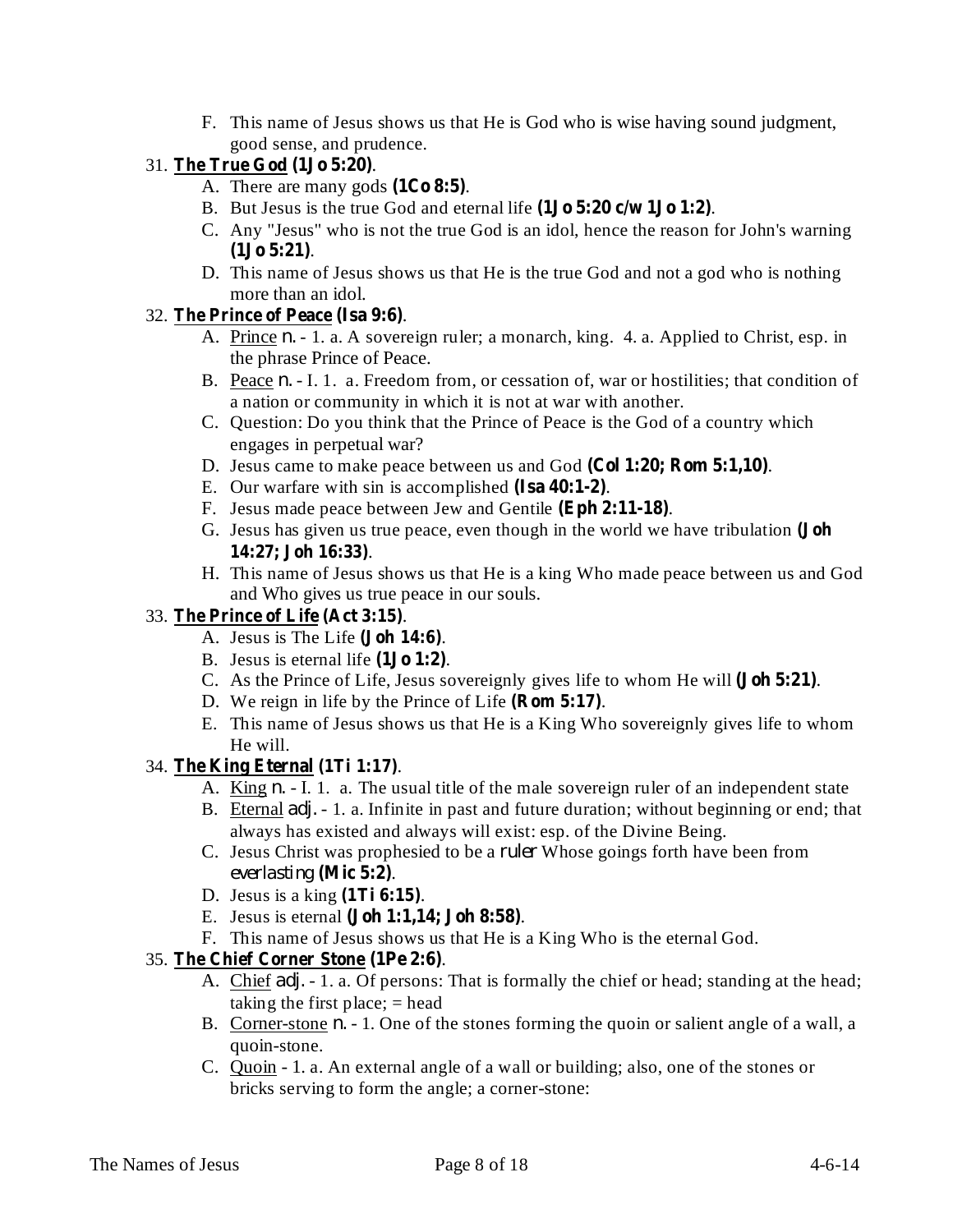- D. The church is built of members who are spiritual stones  $(1Pe 2:5)$ .
- E. These spiritual stones are built on the foundation of the apostles and prophets with **Jesus Christ being the chief corner stone (Eph 2:20-22; Rev 21:14).**
- F. Jesus Christ is such a sure foundation on which the church is built that it will never be destroyed . **(Mat 16:18 c/w Mat 7:24-25)**
- G. This name of Jesus shows us that He is the unshakable foundation on which the church is built.

## 36. The Bright and Morning Star (Rev 22:16); the Day Star (2Pe 1:19).

- A. Day-star 1. The morning star.
- B. It is Jesus, not Lucifer who is the morning star.
- C. The NIV replaces "Lucifer" with "morning star" in Isa 14:12.
- D. This name of Jesus shows us that He is a bright shining light in the midst of darkness.

## 37. . **The Sun of Righteousness (Mal 4:2)**

- A. Sun  $n. -3.$  *fig.* In allusion to the splendour of the sun or to its being a source of light and heat. a. Applied to God and to persons. Sun of righteousness, a title of Jesus Christ (after Malachi iv. 2).
- B. Righteousness 1. Justice, uprightness, rectitude; conformity of life to the requirements of the divine or moral law; virtue, integrity.
- C. In His glorified state, Jesus' face shines like the sun (Mat 17:2; Rev 1:16).
- D. There will be no sun in the new heaven and new earth because Jesus will be the light . **(Rev 21:23; Rev 22:5; Isa 60:19)**
- E. Jesus was the prophesied Sun of righteousness Who would arise *with healing in his* . **(Mal 4:2)** *wings*
	- i. In his wings translates the Hebrew word *kanaph* (H3671).
	- ii. *Kanaph* is elsewhere translated as the borders (Num 15:38) referring to their garments.
	- iii. In Luk 8:44 a woman was healed by touching the border of his garment, which was a beautiful fulfillment of Malachi's prophecy which said that Jesus would have healing in His wings.
- F. This name of Jesus shows us that He is our source of light and life.

## 38. . **The Light of the World (Joh 8:12)**

- A. Light *n.* 1. That natural agent or influence which (emanating from the sun, bodies intensely heated or burning, and various other sources) evokes the functional activity of the organ of sight. a. Viewed as the medium of visual perception generally. Also, the condition of space in which light is present, and in which therefore vision is possible. Opposed to *darkness*.
- B. Jesus is the Light which shines in the darkness (**Joh 1:5**).
- C. Without Jesus we would be in darkness.
- D. This name of Jesus shows us that He is the light which allows us to see.
- 39. ; ; ; **The Bread of Heaven (Joh 6:41) Bread of God (Joh 6:33) Bread of Life (Joh 6:35,48)** . **Living Bread (Joh 6:51)**
	- A. Bread *n.* 1. (Only in OE.) Bit, piece, morsel (of food). 2. a. A well-known article of food prepared by moistening, kneading, and baking meal or flour, generally with the addition of yeast or leaven. 5. a. Livelihood, means of subsistence.
	- B. Bread is food (**Joh 6:5**) and a means of subsistence (Mat 6:11).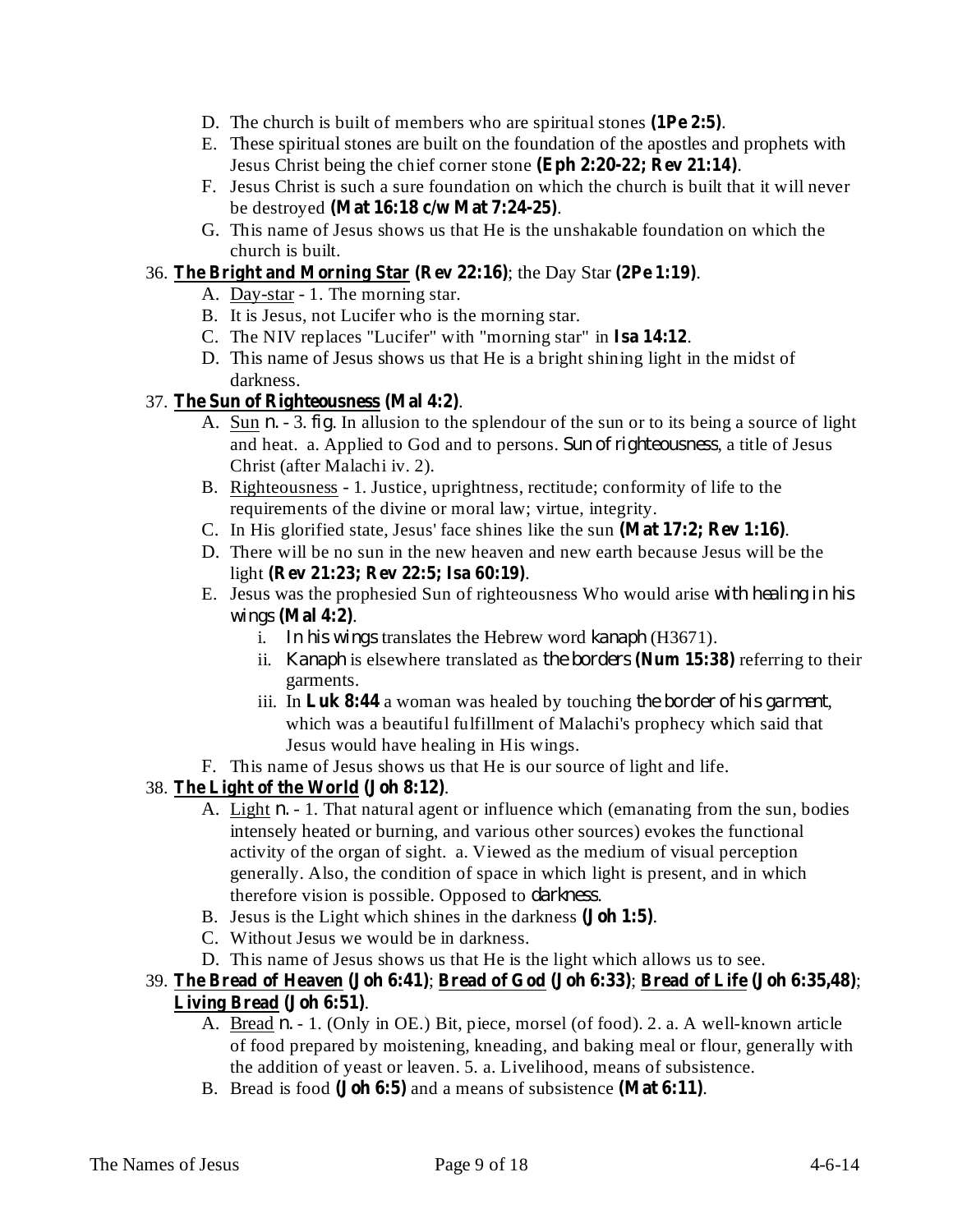- C. God gave Israel bread from heaven to sustain them in the wilderness before they entered the promised land (**Joh 6:31**).
- D. Jesus was the fulfillment of which the manna from heaven was a picture **(Joh 6:32-** . **33)**
- E. Jesus satisfies the hunger and thirst of the soul **(Joh 6:35 c/w Joh 4:10,13-14 c/w** . **Mat 5:6)**
- F. If a man eats of Jesus Christ, the Bread of Heaven, he shall live forever (**Joh 6:51**).
	- i. The bread is Jesus' flesh which He gave for the life of the world (**Joh 6:51**).
	- ii. If a man eats Christ's flesh and drinks His blood, he has eternal life **(Joh** . **6:54)**
	- iii. He that eats Christ's flesh and drinks His blood dwells in Christ (Joh 6:56).
	- iv. Like an unborn baby dwells in its mother and lives by eating and drinking her flesh and blood, so we live by spiritually partaking of Christ.
	- v. "To feed upon Christ is to do all in his name, in union with him, and by virtue drawn from him; it is to live upon him as we do upon our meat." - Matthew Henry
	- vi. "...our bodies may as well live without meat as our souls without Christ." Matthew Henry
	- vii. "We shall live, shall live eternally, by him, as our bodies live by our food." Matthew Henry
	- viii. "The life of believers is had from Christ (Joh 1:16); it is hid with Christ (Col 3:4), we live by him as the members by the head, the branches by the root; because he lives, we shall live also." - Matthew Henry
- G. Israel in the wilderness partook of Christ in this way (1Co 10:3-4).
- H. This name of Jesus shows us that He is the source, subsistence, and sustenance of our spiritual life.

## 40. . **The Faithful and True Witness (Rev 3:14; Rev 1:5)**

- A. Faithful *adj.* 1. Of persons, their actions, etc.: Full of or characterized by faith (sense 3); believing. 2. a. Firm in fidelity or allegiance to a person to whom one is bound by any tie; constant, loyal, true. 3. a. True to one's word or professed belief; abiding by a covenant or promise, steadfast.
- B. True *adj.* 1. a. Of persons: Steadfast in adherence to a commander or friend, to a principle or cause, to one's promises, faith, etc.; firm in allegiance; faithful, loyal, constant, trusty.
- C. Witness  $n. 4$ . a. One who gives evidence in relation to matters of fact under inquiry; spec. one who gives or is legally qualified to give evidence upon oath or affirmation in a court of justice or judicial inquiry.
- D. God is a faithful and true witness (Jer 42:5).
- E. Jesus is the second person of the Godhead who bears witness in heaven (1**Jo** 5:7).
- F. Jesus came into the world to bear witness of the truth (**Joh 18:37**).
- G. Jesus, with the Father, bore witness of Himself (Joh 8:18) Who is the truth (Joh . **14:6)**
- H. Jesus always told the truth, even when it angered men and endangered His life **(Joh** . **8:40)**
- I. This name of Jesus shows us that He faithfully and loyally bore witness of the truth.
- 41. The Beginning of the Creation of God (Rev 3:14).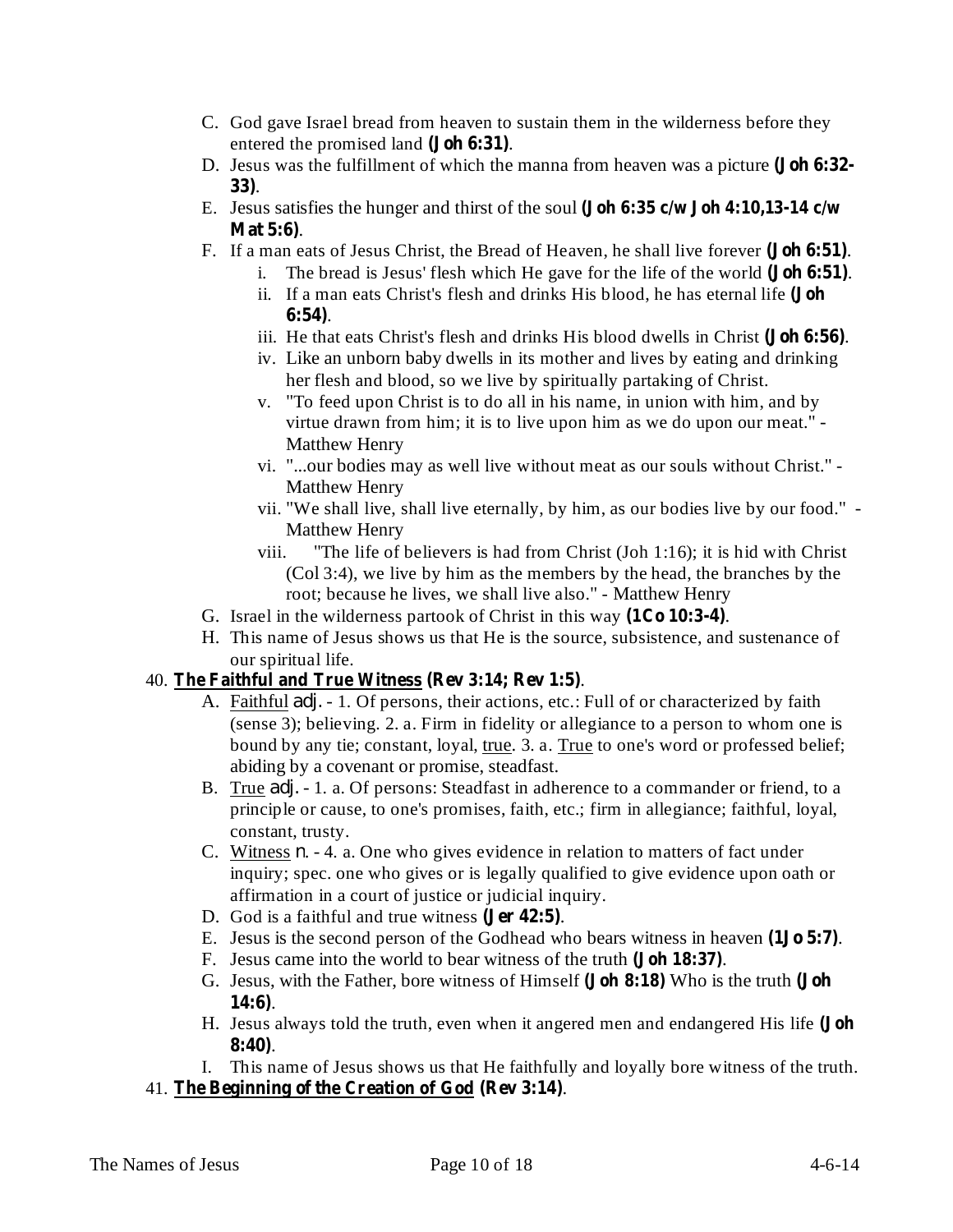- A. Some say that this verse teaches that Jesus was the first thing God created.
- B. Beginning 1. The action or process of entering upon existence or upon action, or of bringing into existence; commencing, origination.
- C. Jesus is the beginning and the end, the first and the last (Rev 22:13).
- D. To say that Jesus was the first thing created by God because He is called "the beginning of the creation of God" is to say that God was created because God is also called the first and the last (Isa 44:6).
- E. Jesus was not the first thing created by God, but rather He was the *origination* of the creation Who *brought it into existence*.
	- i. The Word (Jesus prior to the incarnation) was God in the beginning **(Joh** . **1:1)**
	- ii. All things were made by  $\text{Him}$   $(\text{Joh } 1:3)$ .
	- iii. He brought the creation into existence and therefore was the beginning of the creation.
- F. This name of Jesus shows us that He is the Creator of the universe.

## 42. Firstborn of Every Creature (Col 1:15).

- A. Firstborn *n.* 1. That is born first, eldest. b. *nonce-use*. That is the right of the firstborn.
- B. Some take this verse to teach that Jesus was the first being which God created.
	- i. This verse is a continuation of the previous verse (v.14) in the same sentence which addresses our forgiveness by Christ's blood (his death).
	- ii. The sense in which Jesus is the firstborn of every creature is declared a few verses later where it says He is the *firstborn from the dead* (Col 1:18).
	- iii. Psa 2:7 refers to the resurrection of Christ when it says "thou are my Son; this day have I begotten thee"  $(Psa 2:7 \text{ c/w Act } 13:33-34)$ .
	- iv. Christ is the *firstfruits* of them that sleep (are dead) by His resurrection (1Co . **15:20)**
	- v. Christ was the *first* which rose from the dead (Act 26:23).
	- vi. Jesus is the *first begotten of the dead* (**Rev** 1:5).
	- vii. Christ was the first of many which shall rise from the dead at the resurrection.
- C. Jesus also was given the blessing and right of the firstborn.
	- i. The Father set Jesus at His own right hand and *gave* Him to be head over all things to the church  $(Eph 1:20-22)$ .
	- ii. The Father gave a full measure of the Spirit to Christ (**Joh 3:34**).
	- iii. Jesus was *given* a full inheritance from God (**Joh 3:35**).
- D. This name of Jesus shows us that He is the first of many which will be resurrected from the dead and that He was given a full inheritance from God.

### 43. **Faithful** (Rev 19:11).

- A. Faithful *adj.* 1. Of persons, their actions, etc.: Full of or characterized by faith (sense 3); believing.
- B. Faith I. Belief, trust, confidence. 1. a. Confidence, reliance, trust (in the ability, goodness, etc., of a person; in the efficacy or worth of a thing; or in the truth of a statement or doctrine).
- C. Jesus was a man of faith.
	- i. He did always those thing which pleased God (**Joh 8:29**).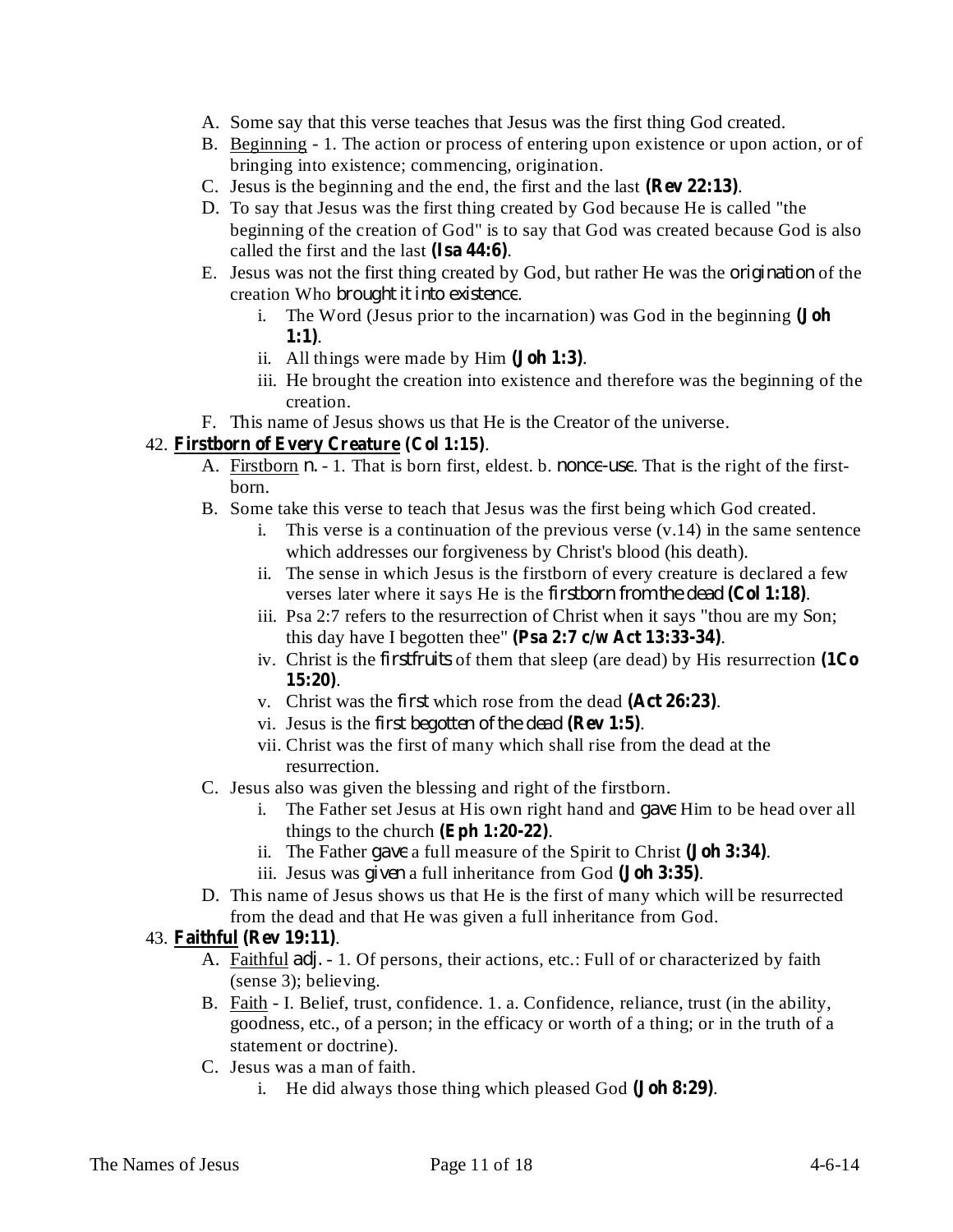- a. Without faith it's impossible to please Him (Heb 11:6).
- b. Therefore Jesus had faith.
- ii. Jesus put his trust in God  $(Heb 2:13)$ .
	- a. Jesus had faith in God right up to His death on the cross **(Luk** . **23:46)**
	- b. Commend 1. To give in trust or charge, deliver to one's care or keeping; to commit, entrust: b. a person. Now esp. used of committal to the divine keeping: To commit with a prayer or act of faith, 'to deliver up with confidence'
- iii. It was by Christ's faith that we are justified  $(Gal 2:16)$ .
- D. This name of Jesus shows us that He is a man of faith.

### 44. True (Rev 19:11).

- A. True *adj.* 1. a. Of persons: Steadfast in adherence to a commander or friend, to a principle or cause, to one's promises, faith, etc.; firm in allegiance; faithful, loyal, constant, trusty.
- B. Jesus was firm in allegiance and loyal to God Who sent Him.
	- i. Jesus' desire was to do the Father's will and finish the work He gave Him to do (**Joh 4:34**).
	- ii. Jesus came to earth to do His Father's will (Joh 6:38).
	- iii. The Father's will was for Jesus to save all those which were given to Him . **(Joh 6:39)**
	- iv. Jesus stayed true to God all the way to the end and finished the work which God gave Him (**Joh 17:2-4; Joh 19:30**).
- C. This name of Jesus shows us that He is true, loyal, and firm in allegiance to God.

## 45. . **The Holy One (Act 3:14)**

- A. Holy *adj.* 1. Kept or regarded as inviolate from ordinary use, and appropriated or set apart for religious use or observance; consecrated, dedicated, sacred. 2. ... Of a character that evokes human veneration and reverence; and thus, in Christian use, Free from all contamination of sin and evil, morally and spiritually perfect and unsullied, possessing the infinite moral perfection which Christianity attributes to the Divine character. Cf. sense 4. 4. Conformed to the will of God, entirely devoted to God: in earlier times often connoting the practice of asceticism and religious observances; now usually: Morally and spiritually unstained; free from sinful affection; of godly character and life; sanctified, saintly; sinless.
- B. Holy One A holy person; used as a title of God or Christ; one dedicated to or consecrated by God.
- C. Jesus is holy, harmless, undefiled, and separated from sinners (Heb 7:26).
- D. Jesus is sinless . **(1Pe 2:22; 2Co 5:21; 1Jo 3:5)**
- E. Jesus is without blemish and without spot (**1Pe 1:19**).
- F. Jesus was wholly devoted to God (Joh 6:38).
- G. This name of Jesus shows us that He is holy, sinless, and totally devoted to God.
- 46. . **The Just / Just One (Act 3:14; Act 7:52; Act 22:14)**
	- A. Just *adj.* 1. That does what is morally right, righteous. *just before (with)* God or, simply, just: Righteous in the sight of God; justified.
	- **B.** Jesus is just (1Pe 3:18).
	- C. His ways are just (Rev 15:3).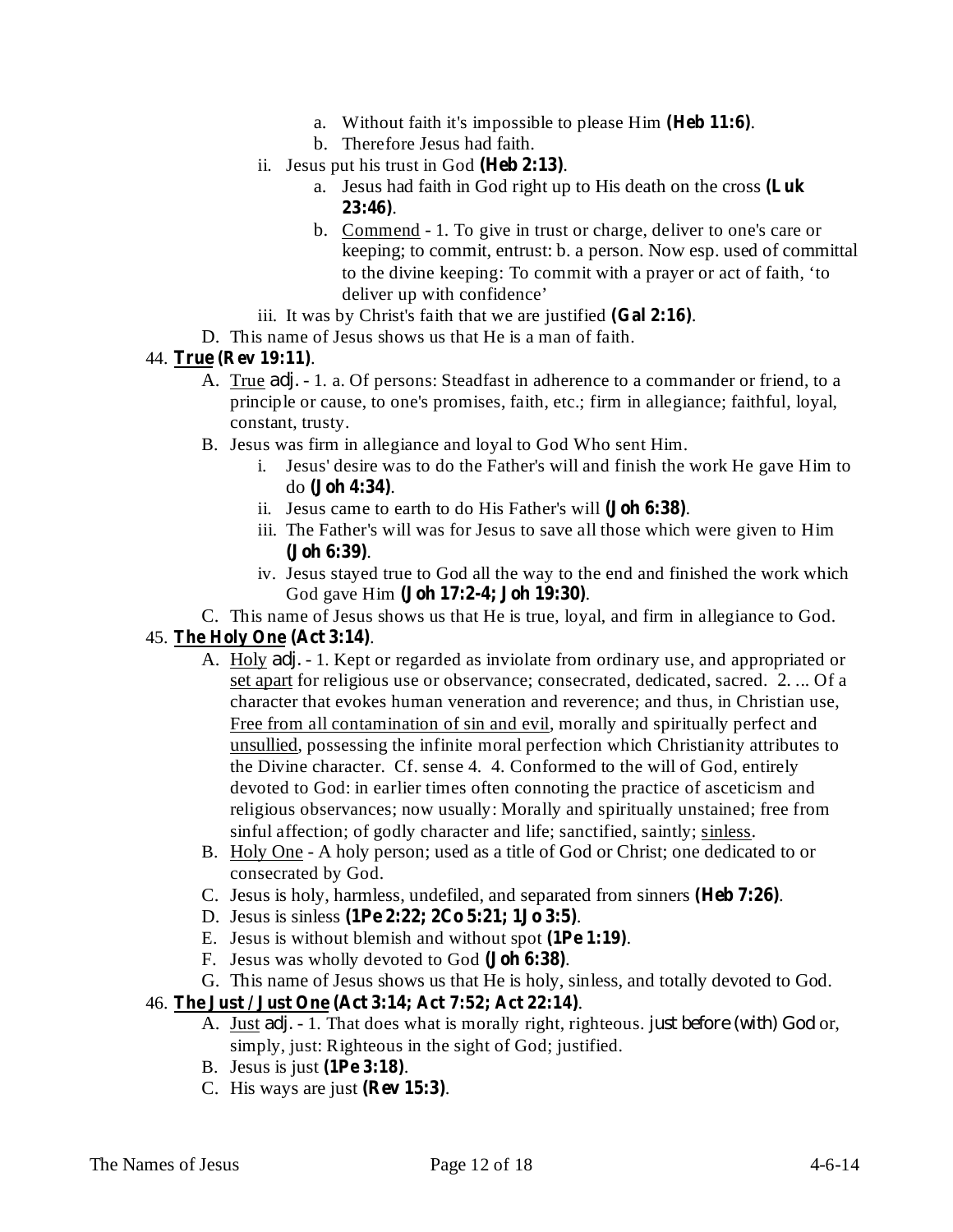- D. Even Jesus' enemies knew that He was just (Mat 27:19,24).
- E. This name of Jesus shows us that He always does the right thing before God.

## 47. . **The Righteous (1Jo 2:1)**

- A. Righteous *adj.* 1. a. Of persons: Just, upright, virtuous; guiltless, sinless; conforming to the standard of the divine or the moral law; acting rightly or justly.
- B. Virtuous *adj.* 1. a. Distinguished by manly qualities; full of manly courage; valiant, valorous. 2. a. Possessing or showing virtue in life and conduct; acting with moral rectitude or in conformity with moral laws; free from vice, immorality, or wickedness; good, just, righteous.
- C. Jesus is righteous . **(Luk 23:47; 2Ti 4:8)**
	- i. By Jesus' righteousness, many were justified (**Rom 5:18**).
	- ii. By Jesus' obedience (doing what is morally right), many were made  $righteous$  (**Rom** 5:19).
- D. This name of Jesus shows us that He is righteous, upright, guiltless, good, and free from vice or wickedness.

## 48. The **Saviour** (Phi 3:20).

- A. Saviour 1. a. One who delivers or rescues from peril. 2. a. He who saves mankind from sin and its consequences: as a title of God, and esp. of Christ (in the latter application often Our Saviour). Now always with capital S.
- B. Jesus our Saviour saved us by His grace and abolished death (2Ti 1:9-10).
- C. There is no Saviour beside God (Isa 43:11), therefore Jesus is God.
- D. Jesus is God our Saviour (Tit 3:4-6).
- E. Jesus saved us by Himself (Heb 1:3).
- F. This name of Jesus shows us that He is God who saved us by His grace.

### 49. . **The Last Adam (1Co 15:45)**

- A. The first Adam.
	- i. The first Adam was the son of God  $(Luk 3:38)$ .
	- ii. He was created in the image of God  $(Gen 1:27)$ .
	- iii. He was created perfect and sinless (Gen 1:31).
	- iv. He was given dominion over the earth (Gen 1:28).
	- v. He was given a wife with which he was one flesh  $(Gen 2:21-23)$ .
	- vi. He sinned and damned all of his descendents (Rom 5:12).
	- vii. He brought death into the world  $(Rom 5:12)$ .
- B. The last Adam, Jesus Christ.
	- i. The last Adam is the son of God  $(Mar 1:1)$ .
	- ii. He is the express image of God  $(Heb 1:3)$ .
	- iii. He was born perfect and sinless  $(1J<sub>0</sub> 3:5)$ .
	- iv. He was given dominion over the universe (Eph 1:20-22).
	- v. He was given a wife with which He is one flesh (Eph 5:25-32).
	- vi. He flawlessly obeyed the law of God and saved all of His elect (Rom 5:19).
	- vii. He abolished death (2Ti 1:10).
- C. This name of Jesus shows us that He is the remedy for death and sin caused by the first Adam.

## 50. The Lord of Glory (1Co 2:8; Jam 2:1).

A. Glory *n.* - 2. *objectively.* a. Exalted (and, in mod. use, merited) praise, honour, or admiration accorded by common consent to a person or thing; honourable fame,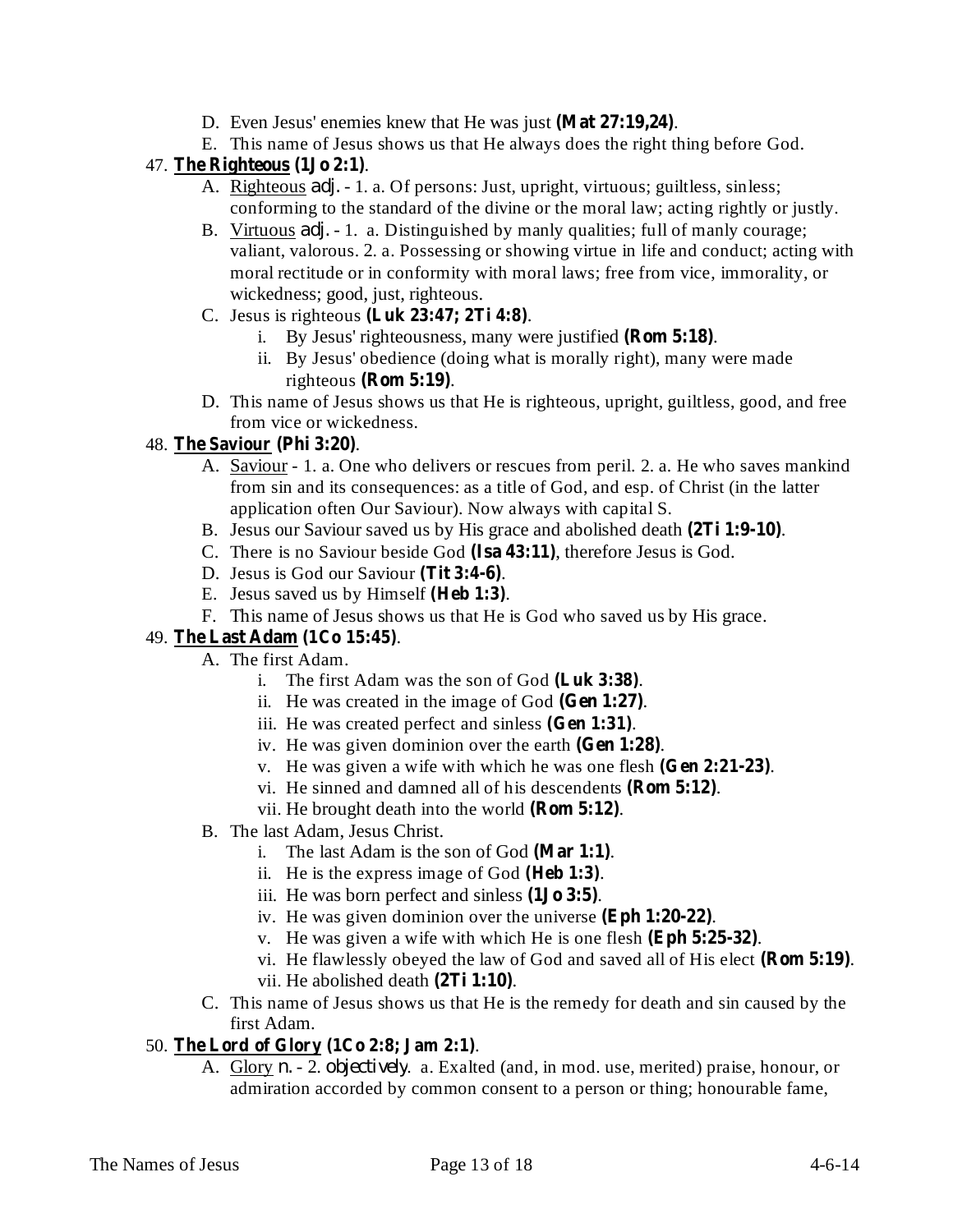renown. 5. In Biblical phraseology: the glory of God: the majesty and splendour attendant upon a manifestation of God. 6. Resplendent beauty or magnificence. Now often with suggestion of sense 5 or 7: An effulgence of light such as is associated with our conceptions of heaven;  $fig$ . an unearthly beauty attributed by imagination. Also *pl.*, features of resplendent beauty or magnificence, splendours.

- B. When Jesus was risen from the dead He was given glory (1Pe 1:21).
- C. Jesus is worthy of the title Lord of Glory (Rev 5:12).
	- i. Jesus has resplendent beauty and majesty in His glorified body (Psa 45:2-6).
	- ii. Fair *adj.* 1. Beautiful to the eye; of pleasing form or appearance; goodlooking.
- D. Jesus gave Peter, James, and John a sneak-peek of His majesty and glory on the mount of transfiguration (2Pe 1:16-18).
	- i. His face shone as the sun and His clothes were as white as the light **(Mat** . **17:2)**
	- ii. This is what He looks like in heaven now (Rev 1:16; 21:23).
- E. This name of Jesus shows us that He is magnificent with resplendent beauty, majesty, and splendor.

### 51. The Messenger of the Covenant (Mal 3:1).

- A. Messenger *n*. 1. a. One who carries a message or goes on an errand; gan envoy, ambassador (obs.). corbie messenger: see corbie 2.(God's) messenger: (a) used for angel  $n$ , as representing the etymological sense of that word, and as expressing the function assigned to angels in Scripture; (b) applied to a prophet, or to a clergyman, as charged with a message from God to mankind.
- B. Angel *n.* II. 2. Any messenger of God, as a prophet, or preacher.
- C. Jesus is the messenger and mediator of the new covenant/testament **(Mat 26:28;** . **Heb 8:6; Heb 9:15)**
- D. Jesus was the prophet Who brought God's message to us (Heb 1:2).
- E. This is why Jesus is sometimes called an angel (Rev 20:1-3; Gal 4:14; Act 27:23).
- F. This name of Jesus shows us that He is God's messenger who brought us the New Testament written in His blood.

### 52. The Apostle (Heb 3:1).

- A. Apostle I. A person sent. 1. a. (As in Gr.) One sent on an errand, a messenger. b. Applied in N. T. to Jesus Christ. 2. *spec*. (Now with capital initial.) The twelve witnesses whom Jesus Christ sent forth to preach his Gospel to the world; also the subsequently-commissioned Barnabas (Acts xiii. 2, xiv. 14), and Paul, the 'Apostle of the Gentiles.'
- B. As the definition states, *Apostle* means sent (Mat 10:2,5).
- C. Jesus was that *messenger* of the covenant (Mal 3:1) who was sent by God.
	- i. Jesus was sent by God (**Joh 5:24;** Joh 6:29; Joh 8:29; Joh 17:3).
	- ii. God sent forth His Son Jesus when the fullness of time had come (Gal 4:4).
- D. God sent Jesus at two different times.
	- i. God sent the Word to be made flesh (**Joh 1:1,14**) when the Word came down from heaven (**Joh 6:38**).
	- ii. God sent Jesus into the world to minister to it and redeem it when He began His earthly ministry (Gal 4:4 c/w Act 13:24).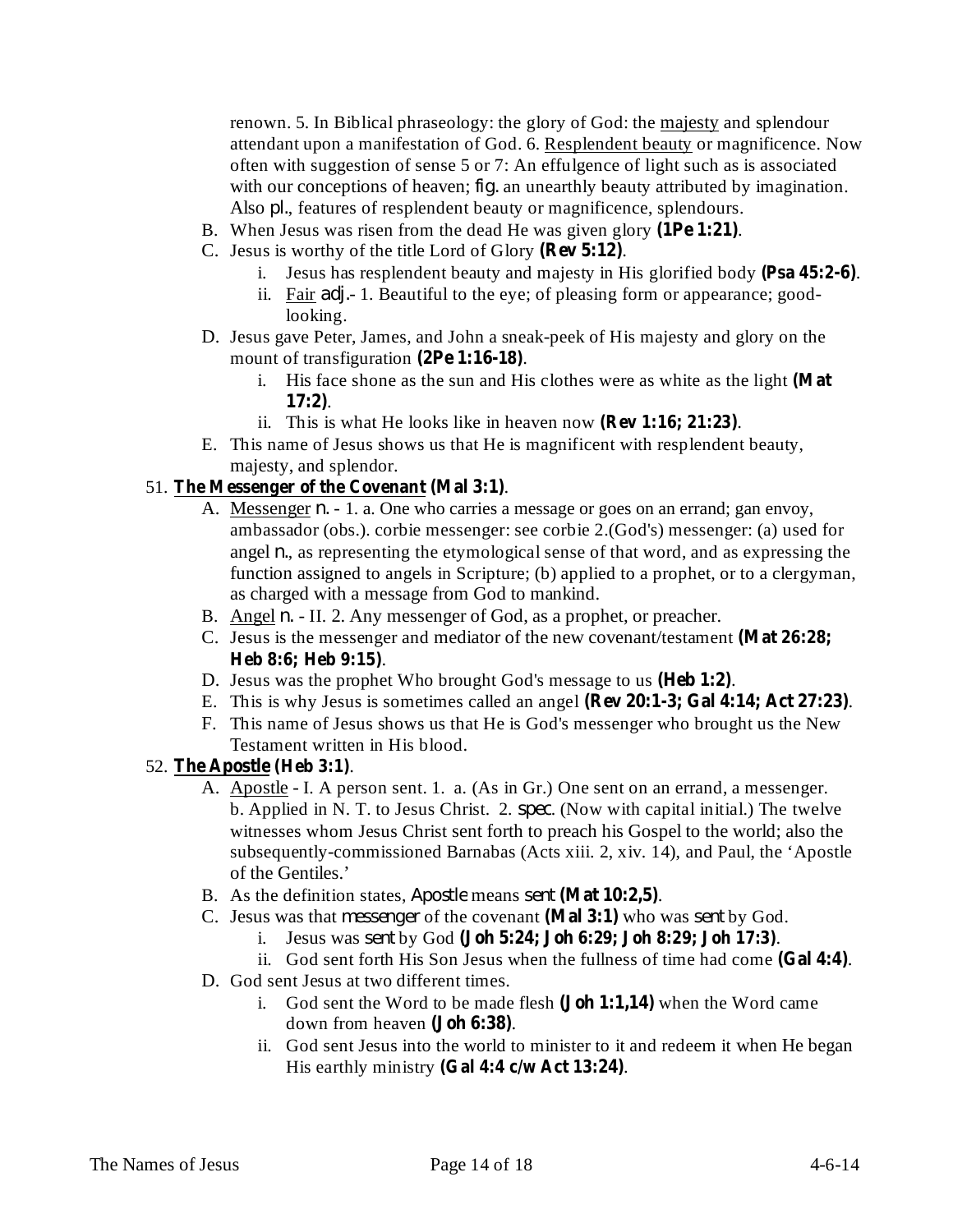E. This name of Jesus shows us that He is the messenger whom God sent into the world to redeem it.

## 53. The Bridegroom (Mar 2:18-20).

- A. Bridegroom 1. A man about to be married, or very recently married. b. *fig*. Said of Christ in his relation to the Church
- B. John the Baptist was Jesus' best man, so to speak (**Joh 3:29**).
- C. The church is Christ's bride . **(Eph 5:25-27; Rev 21:2, 9-10 c/w Heb 12:22-23)**
- D. Christ's bride was chosen for Him and in Him by the Father (Eph 1:4).
- E. It was an arranged marriage.
- F. This name of Jesus shows us that He is the bridegroom and head of the church, His chosen bride whom He loves.

## 54. The Way, The Truth, and The Life (Joh 14:6).

- A. Jesus is the only way to God.
	- i. Way *n.* I. Road, path. 1. a. *gen.* A track prepared or available for travelling along; a road, street, lane, or path. III. Course of life or action, means, manner. 11. a. A path or course of life; the activities and fortunes of a person.
	- ii. There is no other way to God but through Christ (Act 4:12; Jer 32:39).
	- iii. There is only one road to God; there are many roads to hell.
	- iv. If you don't have Christ, you don't have God **(1Jo 2:23; Joh 8:19; Luk** . **10:16)**
	- v. The way to God is strait and narrow and few find it (Mat 7:13-14).
	- vi. Strait 3. a. Of a way, passage, or channel: So narrow as to make transit difficult.
- B. Jesus is the truth.
	- i. Truth II. 5. a. Conformity with fact; agreement with reality; accuracy, correctness, verity (of statement or thought).
	- ii. Jesus is in conformity with fact and reality; He is the true God  $(1J\sigma 5:20)$ .
- C. Jesus is the life.
	- i. Life  $n. I$ . The condition or attribute of living or being alive; animate existence. Opposed to *death.* 2. *fig*. Used to designate a condition of power, activity, or happiness, in contrast to a condition conceived hyperbolically or metaphorically as 'death'. Chiefly in biblical and religious use: The condition of those who are raised from the 'death of sin' and are 'alive unto righteousness'; the divinely implanted power or principle by which this condition is produced; also, the state of existence of the souls of the blessed departed, in contrast with that of the lost.
	- ii. Jesus is eternal life  $(1J_0 1:2)$  Who gives eternal life (both soul and body) to His elect (**Joh 10:28; Joh 5:28-29**), without which no one can go to the Father in heaven (1Co 15:50-53).
- D. This name of Jesus shows us that He is the only way to get to God.

## 55. . **The Good Shepherd (Joh 10:11,14)**

A. Shepherd *n*. - 1. a. A man who guards, tends, and herds a flock of sheep (grazing at large); usually one so employed for hire; or one of a pastoral people who herds (his own) sheep, goats, etc. 2.  $fig.$  a. A spiritual guardian or pastor of a 'flock'; = pastor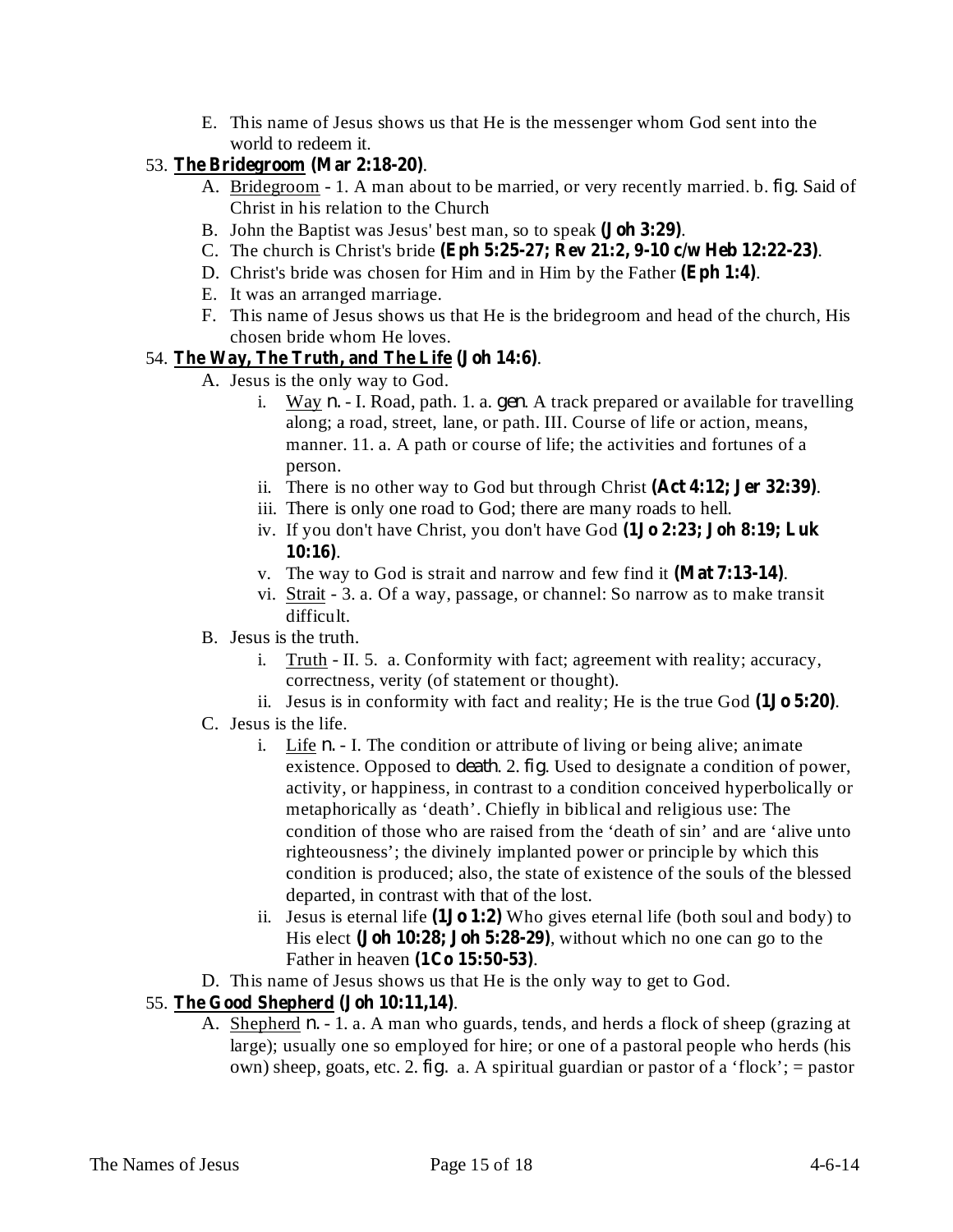b. In Biblical use, applied to God in relation to Israel or the Church; also to Christ (esp. with reference to John x. 12).

- B. Good *adj.* II. With reference to moral character, disposition, or conduct. 5. Morally excellent or commendable. a. of persons, with reference to their general character: Virtuous.
- C. As a good shepherd, Jesus protects and gives His life for His sheep (**Joh 10:10-15**).
- D. Jesus gives eternal life to His sheep and eternally preserves them (**Joh 10:27-29**).
- E. This name of Jesus shows us that He protects, gives eternal life to, and eternally preserves His sheep.

## 56. The Chief Shepherd (1Pe 5:4).

- A. Chief *adj.* 1. a. Of persons: That is formally the chief or head; standing at the head; taking the first place;  $=$  head-
- B. Jesus is the chief/head shepherd/pastor (see definition of shepherd above) of the church (**Eph** 5:23).
- C. He gives other lesser pastors to oversee His churches  $(Eph 4:11)$ .
	- i. The pastors are given to feed the flock in Christ's stead **(Act 20:28; Jer** . **3:15)**
	- ii. They are the masters of assemblies which give wise words from the one Chief Shepherd (Ecc 12:11).
- D. This name of Jesus shows us that He is the chief/head shepherd/pastor of the church and He gives lesser pastors to feed His flock.

### 57. . **The Shepherd and Bishop of Our Souls (1Pe 2:25)**

- A. Bishop *n.* 1. A spiritual superintendent or overseer in the Christian Church...Also applied to Christ, as descriptive of his office.
- B. Like Jesus is the *chief* shepherd of the church, He is also the *chief* bishop or overseer of the church.
- C. Like a pastor, who is a bishop (1Pe 5:2), oversees and *watches* for the souls of the church (Heb 13:17), so Jesus oversees our souls (1Pe 2:25).
- D. This name of Jesus shows us that He is the bishop and overseer of the church.

### 58. **King of the Jews** (Mat 27:37).

- A. King *n.* I. 1. a. The usual title of the male sovereign ruler of an independent state 4. Applied to God or Christ. Freq. in phr. King of heaven, of bliss, of glory, King of kings, etc.
- B. Jesus affirmed that He was the king of the Jews (Mat 27:11; Joh 18:37).
	- i. His kingdom is not the natural and national kingdom of Israel though **(Joh** . **18:36)**
	- ii. He is the king of the Jews in a spiritual sense.
		- a. The true Jews are God's elect, the church, both Jew and Gentile **(Gal** . **6:15-16; Rom 2:28-29)**
		- b. The church are the true Jews of whom Jesus is king  $(Eph 1:22)$ .
- C. This name of Jesus shows us that He is the king of Israel, the church.

#### 59. The Advocate (1Jo 2:1).

- A. Advocate *n*. 1. One whose profession it is to plead the cause of any one in a court of justice; a counsellor or counsel.
- B. Jesus is our advocate and intercessor Who pleads to God on our behalf (Rom 8:34).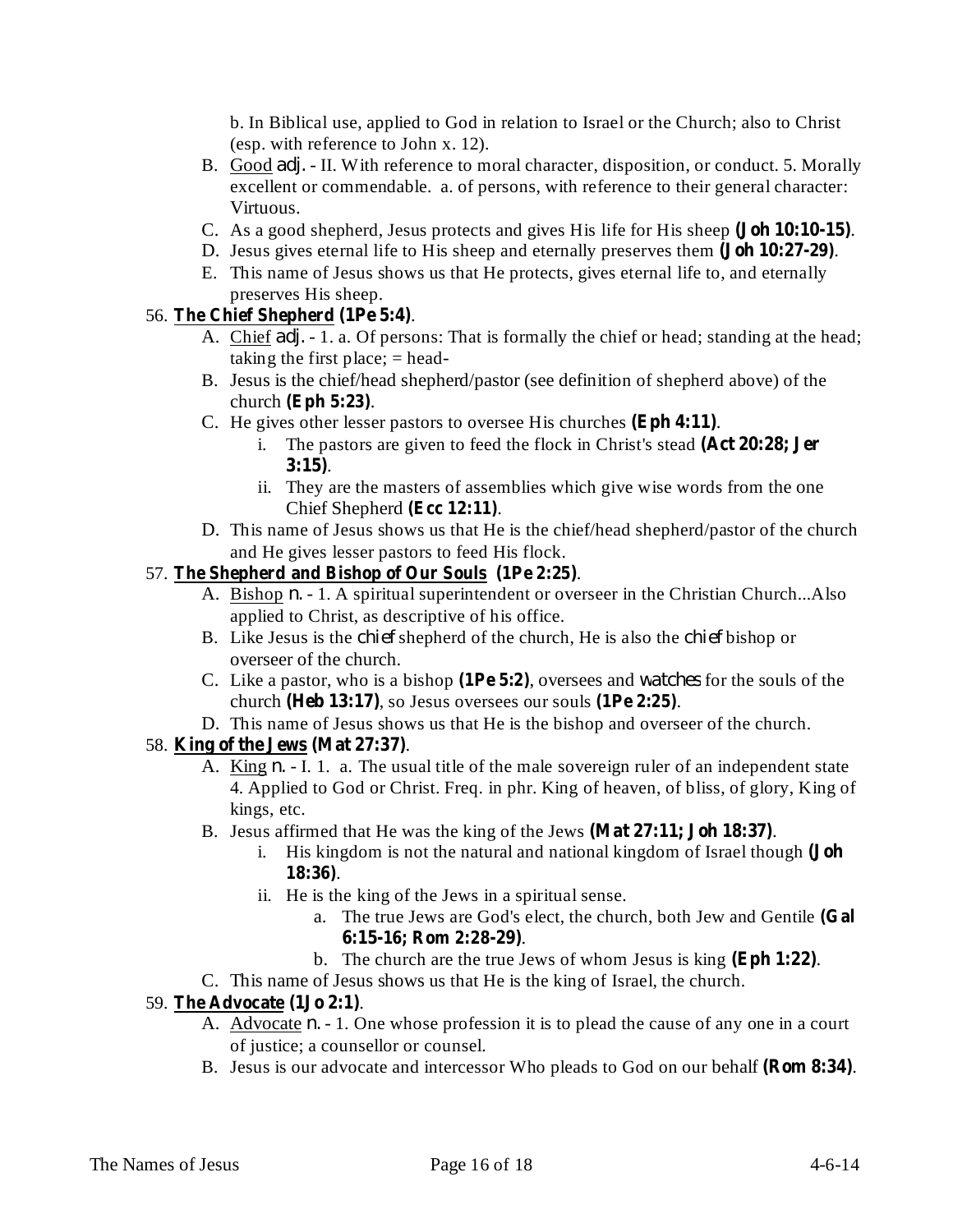- C. Intercession  $n. I.$  1. The action of interceding or pleading on behalf of (rarely against) another; entreaty, solicitation, or prayer for another; mediation.
- D. Jesus ever lives to make intercession for us (Heb 7:25).
- E. This name of Jesus shows us that He pleads our cause and prays to God on our behalf.
- 60. . **The Amen (Rev 3:14)**
	- A. Amen *n.* 1. The word *Amen*! at the end of a prayer, etc. 3. *transf*. Concluding word or act; conclusion. 4. Retained in the Bible from the original, as a title of Christ;  $=$ The faithful one.
	- B. Jesus is the beginning and the ending, the first and the last (Rev 22:13).
	- C. He is where our lives begin and the reason they shall never end.
	- D. He is the end, the conclusion of all things.
	- E. This name of Jesus shows us that He is the end, the conclusion of all things.

#### III. Conclusion

1. Jesus goes by the following names:

Jesus, Lord, The Almighty, I Am, Alpha and Omega, Beginning and the Ending, First and the Last, The Blessed and Only Potentate, King of kings and Lord of lords, Christ, Messiah, Master, Rabbi, Son of Man, The Root of David/Jesse, The Rod/Branch of Jesse, the Righteous Branch, The Vine, The Son of David, The Seed/Son of Abraham, The Lion of the Tribe of Judah, Son of God, The Mighty God, The Everlasting Father, Emmanuel, The Lamb of God, The Word of God, The Word of Life, The Power of God, The Wisdom of God, Wonderful, Counsellor, The Only Wise God, The True God, The Prince of Peace, The Prince of Life, The King Eternal, The Chief Corner Stone, The Bright and Morning Star, The Sun of Righteousness, The Light of the World, The Bread of Heaven, Bread of God, Bread of Life, Living Bread, The Faithful and True Witness, The Beginning of the Creation of God, Firstborn of Every Creature, Faithful, True, The Holy One, The Just, the Just One, The Righteous, The Saviour, The Last Adam, The Lord of Glory, The Messenger of the Covenant, The Apostle, The Bridegroom, The Way, The Truth, and The Life, The Good Shepherd, The Chief Shepherd, The Shepherd and Bishop of Our Souls, the King of the Jews, The Advocate, and The Amen.

2. These names tell us that Jesus:

saves sinners sovereignly, has dominion over us His subjects, is the all powerful, omnipotent God, is the eternal Jehovah God, is the one and only eternal Jehovah God, is a sovereign king and ruler Who has a kingdom, is the Lord's anointed prophet, priest, and king, is the Lord's anointed Christ, king, and deliverer, is both a ruler and a teacher, has a human nature and is the sovereign ruler of the universe, came through the lineage of Jesse and David and is a King-Priest ruling on David's throne, is the giver and sustainer of our life, both eternally and temporally, is the seed of David Who sits on his throne, is the fulfillment of God's promises, is a strong, courageous, dreadful, fiercely brave King, is both the virgin-born Son of God and God Himself, is the almighty Jehovah God, is the eternal God who gives new spiritual life to His children, is God manifest in the flesh, is the sacrifice which made atonement for our sins, is God the second person of the Trinity and is